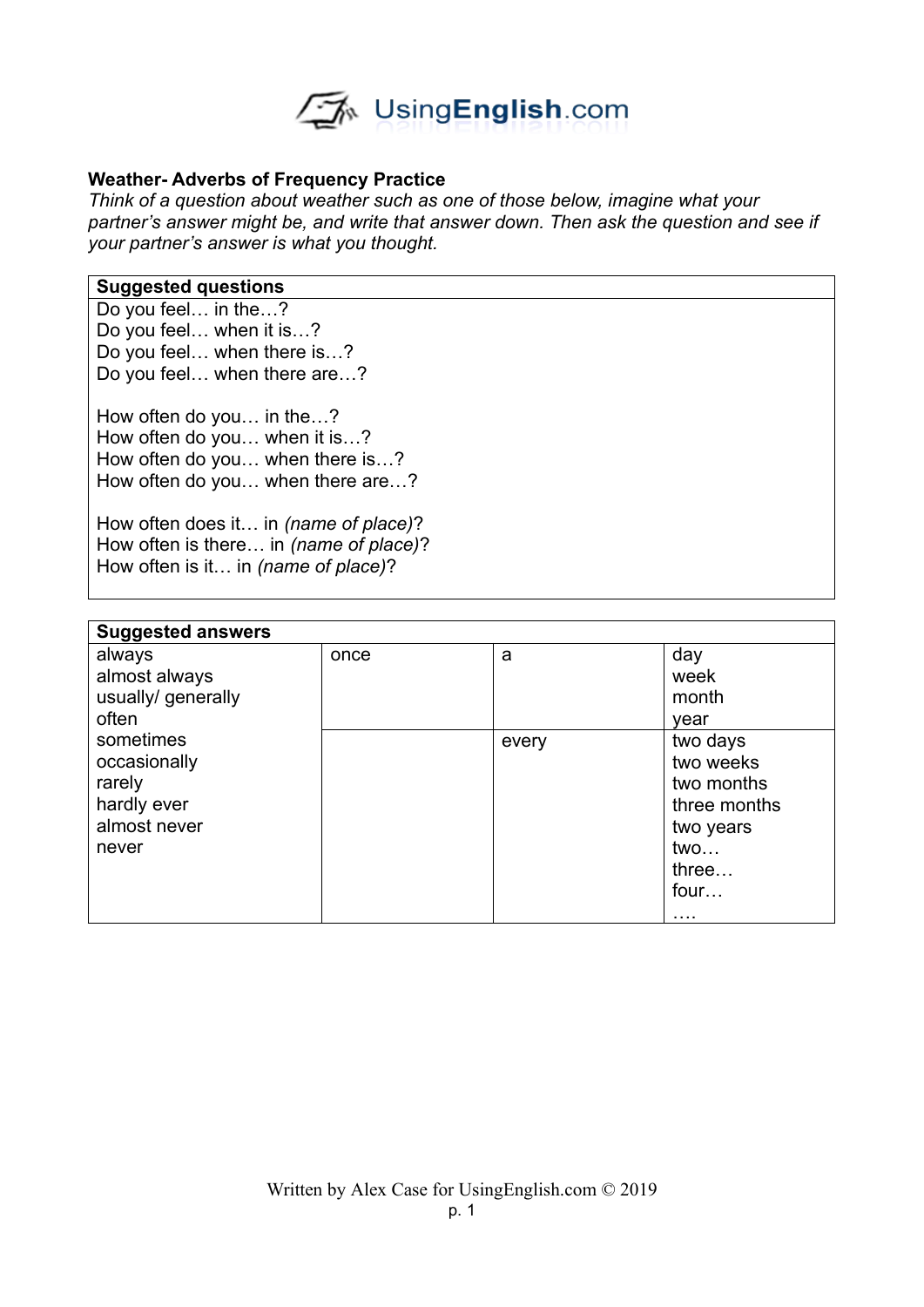# UsingEnglish.com

| <b>Suggested weather to talk about</b> |                             |                         |  |  |
|----------------------------------------|-----------------------------|-------------------------|--|--|
| verb                                   | noun                        | adjective               |  |  |
| X                                      | $\mathsf{X}$                | baking                  |  |  |
| $\sf X$                                | blizzard                    | X                       |  |  |
| $\overline{\mathsf{x}}$                | X                           | boiling                 |  |  |
| clears up                              | blue skies/ clear skies     | X                       |  |  |
| X                                      | (summer) breezes            | breezy                  |  |  |
| clouds over                            | clouds                      | cloudy                  |  |  |
| X                                      | cold                        | cold                    |  |  |
| cools down                             | coolness                    | cool                    |  |  |
| X                                      | cyclone                     | X                       |  |  |
| $\overline{\mathsf{X}}$                | $\sf X$                     | (minus)  degrees        |  |  |
| drizzles                               | drizzle                     | drizzly                 |  |  |
| dries up                               | X                           | dry                     |  |  |
| floods                                 | flood/ flooding             | flooded                 |  |  |
| $\mathsf{X}$                           | fog                         | foggy                   |  |  |
| freezes                                | X                           | freezing/ frozen        |  |  |
| $\overline{\mathsf{X}}$                | frost                       | frosty                  |  |  |
| $\overline{\mathsf{X}}$                | gales/ strong winds         | $\overline{\mathsf{X}}$ |  |  |
| $\overline{\mathsf{x}}$                | grey skies                  | grey                    |  |  |
| hails                                  | hail/ hailstorm/ hailstones | X                       |  |  |
| heats up                               | heat                        | hot                     |  |  |
| X                                      | humidity                    | humid                   |  |  |
| $\overline{\mathsf{x}}$                | hurricane                   | X                       |  |  |
| $\overline{\mathsf{x}}$                | ice                         | icy                     |  |  |
| $\overline{\mathsf{x}}$                | Indian summer               | X                       |  |  |
| X                                      | (thunder) and lightning     | $\sf X$                 |  |  |
| $\overline{\mathsf{x}}$                | mist                        | misty                   |  |  |
| $\overline{\mathsf{x}}$                | monsoon/ rainy season       | $\mathsf{X}$            |  |  |
| rains                                  | rain                        | rainy                   |  |  |
| X                                      | (April) showers             | $\sf X$                 |  |  |
| $\overline{\mathsf{x}}$                | smog                        | smoggy                  |  |  |
| snows                                  | snow                        | snowy                   |  |  |
| X                                      | storm(s)                    | stormy                  |  |  |
| sun shines                             | sun                         | sunny                   |  |  |
| thunders                               | thunder                     | thundery                |  |  |
| X                                      | typhoon                     | X                       |  |  |
| warms up                               | warmth                      | warm                    |  |  |
| wind blows                             | wind                        | windy                   |  |  |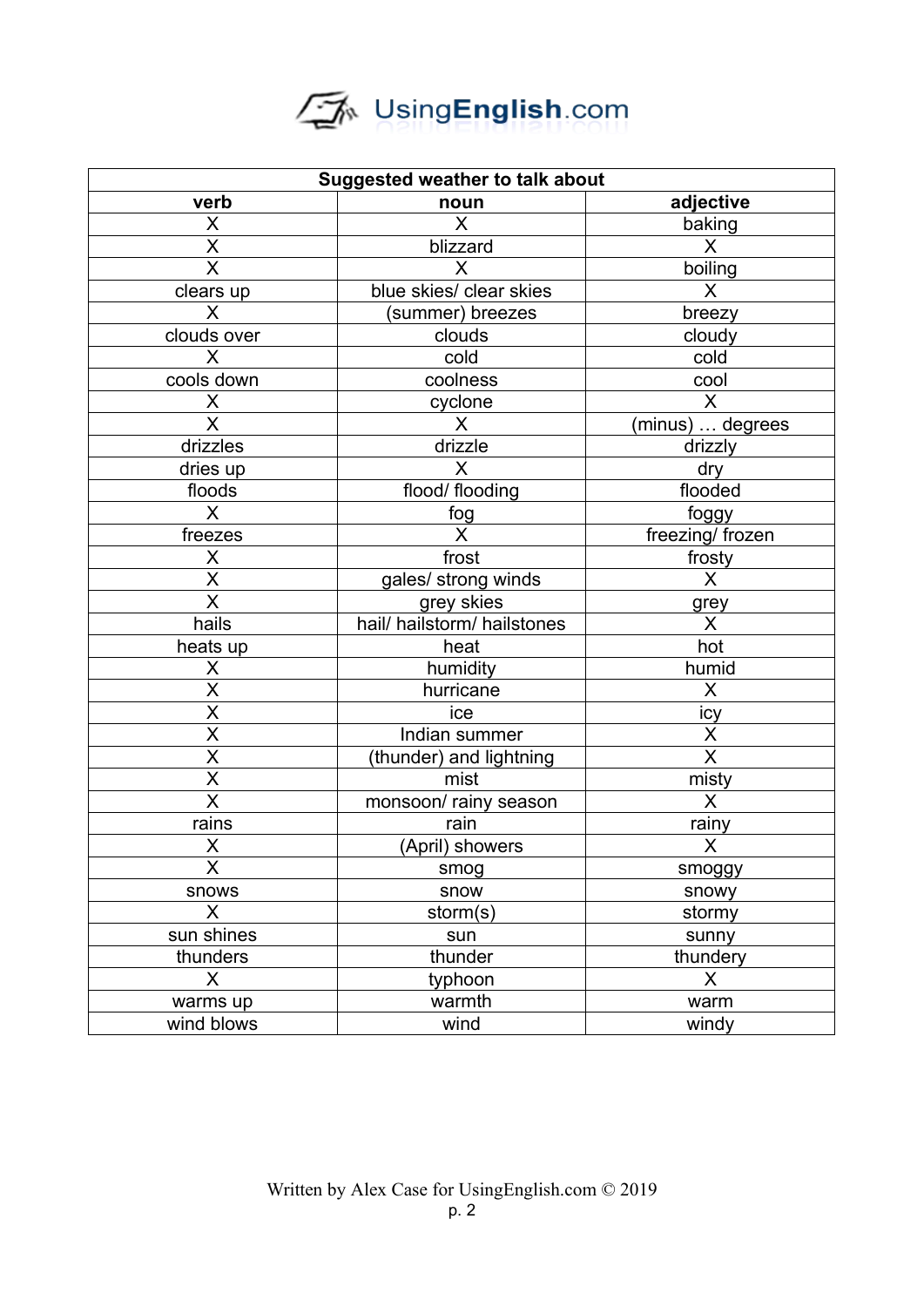

# **Weather word formation**

*Without looking above, write the right letters in each gap below. Some don't need any letters, so leave the gap empty.* 

| verb                                | noun                     | adjective               |
|-------------------------------------|--------------------------|-------------------------|
| $\mathsf X$                         | $\mathsf{X}$             | bak                     |
| $\frac{\overline{X}}{\overline{X}}$ | blizz                    | $\overline{\mathsf{x}}$ |
|                                     | X                        | boil                    |
| clears up                           | blue skies/ clear        | $\mathsf{X}$            |
| $\mathsf{X}$                        | (summer) breezes         | breez                   |
| clouds over                         | cloud                    | cloudy                  |
| $\sf X$                             | $\overline{\text{cold}}$ | cold                    |
| cools                               | coolness                 | cool                    |
| $\overline{X}$                      | cycl                     | $\mathsf{X}$            |
| $\overline{\mathsf{x}}$             | $\overline{\mathsf{x}}$  | (minus)  degree         |
| drizzles                            | drizzle                  | drizzl                  |
| dries                               | $\mathsf{X}$             | dry                     |
| floods                              | flood/ flooding          | flood                   |
| $\overline{\mathsf{X}}$             | $rac{\text{fog}}{X}$     | fogg                    |
| freezes                             |                          | freezing/ fr            |
| $\pmb{\mathsf{X}}$                  | $f$ rost                 | frosty                  |
| $\overline{\mathsf{x}}$             | gales/<br>winds          | $\overline{\mathsf{x}}$ |
| $\overline{\mathsf{x}}$             | grey                     | grey                    |
| hails                               | hail/ hail<br>/ hail     | X                       |
| heats up                            | heat                     | h                       |
| X                                   | humid                    | humid                   |
| $\overline{\mathsf{x}}$             | hurric                   | $\mathsf{X}$            |
| $\overline{\mathsf{x}}$             | ice                      | $ic_{-}$                |
| $\overline{\mathsf{x}}$             | Indian                   | $\sf X$                 |
| $\overline{\mathsf{x}}$             | (thunder) and light      | $\overline{\sf x}$      |
| $\overline{\mathsf{x}}$             | mist                     | mist                    |
| $\overline{\mathsf{x}}$             | monsoon/rainy            | $\overline{X}$          |
| $\overline{rains}$                  | rain                     | rainy                   |
| X                                   | (April) showers          | $\sf X$                 |
| $\overline{\mathsf{x}}$             | smog                     | smog                    |
| snows                               | snow                     | snowy                   |
| X                                   | storm(s)                 | storm                   |
| sun                                 | sun                      | sunny                   |
| thunders                            | thunder                  | thunder                 |
| X                                   | typhoo                   | X                       |
| warms up                            | warm                     | warm                    |
| wind                                | wind                     | windy                   |